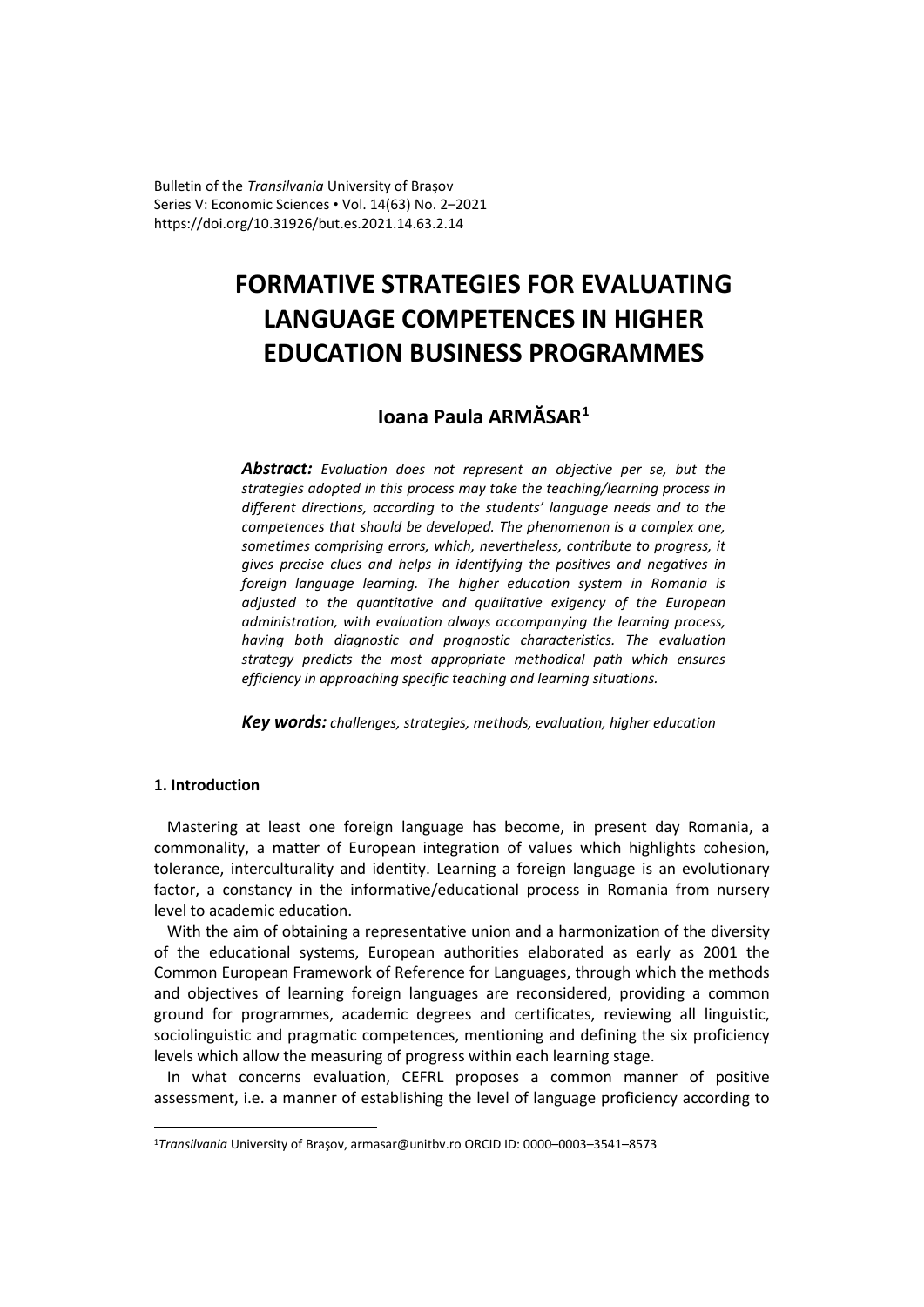well-defined criteria, neither ideal, nor globalizing.

The measuring of the learning progress shows its advantages for both participants in the teaching/ learning process: on the one hand, it allows the teacher to evaluate his/her performance, thus reflecting upon the efficiency of his/her methods in accomplishing his/her objectives and, on the other hand, it increases students' perseverance, maintains their interest in the learning process and develops their selfesteem (Păcurari, 2003).

On the face of it, talking about language assessment means talking about measuring, but in essence it means following a purpose which supports the development of competences, regulates this purpose, avoids blockages and reluctance, builds, consolidates and guides.

According to the proficiency levels attained by students and the language needs discovered in class, the teacher builds a strategy which complies with the methods considered appropriate for evaluation, taking into account, therewith, the already set objectives. Alongside developing language competences, foreign language classes offer students the possibility to develop social skills (good citizenship, communication, empathy) and emotional skills (self-efficacy, self-knowledge, self-management and selfmotivation), interaction and support, and it uses transversal competences for acquiring educational content (Abernot, 1998).

#### **2. Evaluation Strategies**

At present, teachers can rely on a rich, accessible and varied specialized literature, comprising theoretical syntheses and practitioners' experiences, for their foreign language classes. Necessary in every pedagogical act, the didactic strategy plays a central role in designing and organising the lesson, as a complex teaching screenplay comprising the learning environment, the objectives and methods envisaged. The strategy predicts the most appropriate methodical path which ensures efficiency in approaching real teaching and learning situations.

The conceptualization of a strategy for evaluation is mandatory, irrespective of the environment where the educational process takes place and of the subject taught. The strategy for evaluation represents an ensemble of operational decisions, supported by the assessor, with reference to:

- the forms and types of evaluation used
- methods (oral examination, written examination, through practical tasks, based on projects/ portfolio, self-evaluation)
- techniques and evaluation instruments of the learning outcomes (assessment, practical tests)
- the extent to which they comply with the objectives set (competences, proficiency)
- ways of combining the objectives and competences
- the frequency of use and the proper methods
- criteria and proficiency descriptors
- grading schemes and grading system
- the ways in which the evaluation results will be used.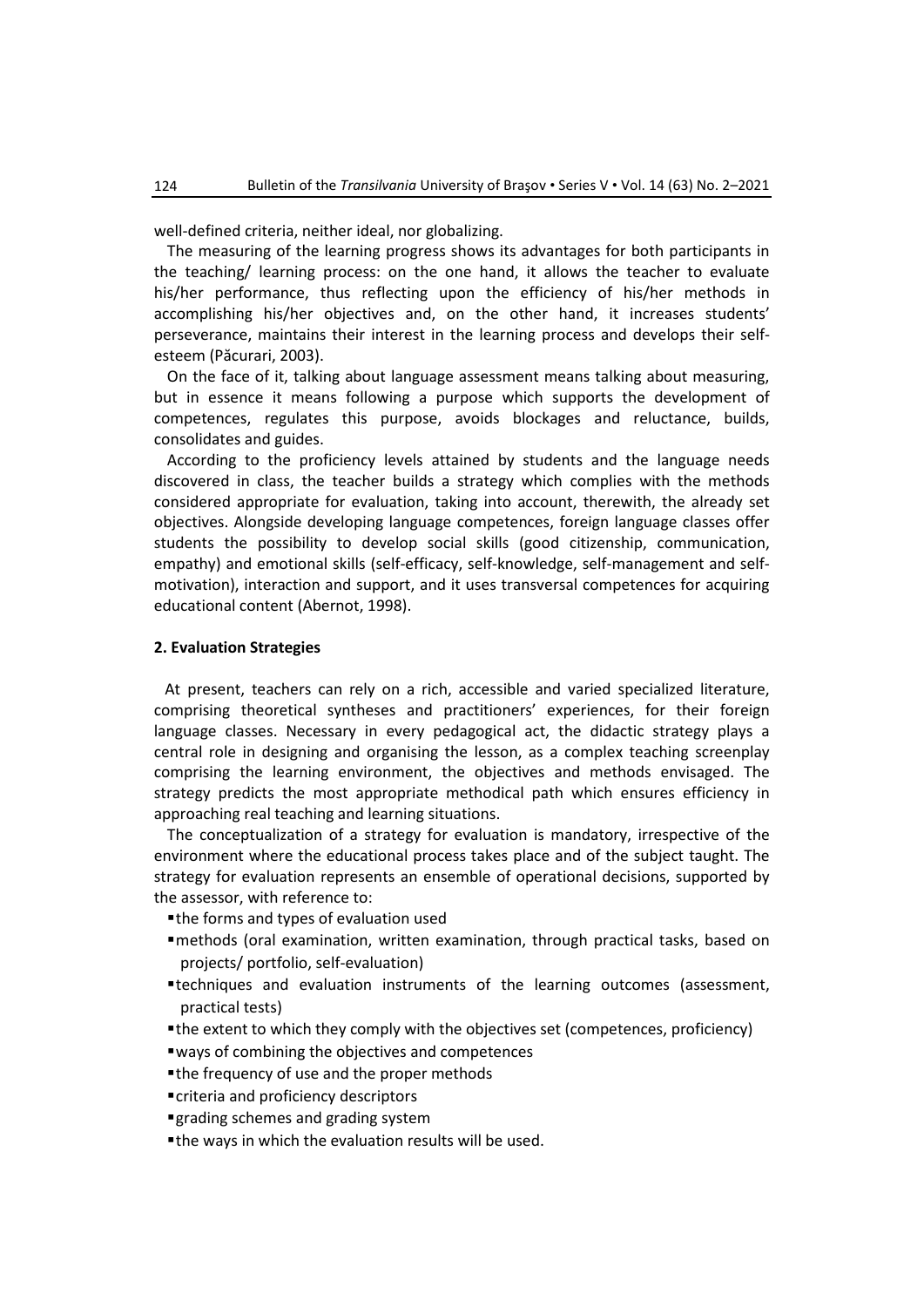The evaluation strategy represents the underlying condition for pedagogical success in any teaching activity. Its diagnosis and prognosis functions are used in a positive manner, with a view to setting objectives which consider the level reached in the learning process (at unit, chapter, semester level etc.). Evaluation focuses on the level reached in point of content, skills and cognitive strategies.

In choosing the evaluation strategies for foreign language classes taught in higher education, the evaluator should ensure that learning acquisitions comply with the goals previously set in the curriculum and syllabus, and the initial stage of course and seminar design, all in keeping with the teaching methodology and the typology of learning situations (Universitatea Babeș\_Bolyai, CIPI, 2020).

The evaluation strategy in the process of foreign language learning can follow directions such as: evaluation of factual, procedural, attitudinal or value-based knowledge, by means of attractive methods of formative and summative evaluation (Tagliante, 1991). In higher education, just like in pre-university education, the tools used in language assessment are divided into two categories: closed items (implying a short, simple answer, possibly by a tick, with the advantage of objectiveness) and openended items (implying longer, creative answers, subjectiveness on the part of the evaluator, the need for grading schemes) (UBB, CIPI, 2020).

Without enlarging upon the well-known topic of classical assessment tools, used according to the skills pursued, especially when it comes to acquiring specialist vocabulary in a foreign language, we only mention: multiple-choice tests, short openended questions, matching, grading or gap-filling exercises. As for the alternative methods, complementary to the classical assessment tools, which bring in modern means of evaluation and highlight the role and skills of the teacher in adapting teaching strategies to learning conditions, we can mention:

- The portfolio, or learning file, represents a collection of productions that contain the student's reflections and comments, and favour the development of metacognitive skills. Portfolio analysis requires a thorough focus on the productions of each student, leads to an evaluation of their progress, and highlights the strengths and weaknesses of the learning process. The main disadvantage of the method, in terms of evaluation, is that it is time-consuming and, besides, it opens up the possibility that students might use non-original productions.

- The project is a gain for summative evaluation, as it follows more complex, multidisciplinary and interdisciplinary approaches. Students prove the maturity of their thought, as well as their computer and internet skills by searching for sources, selecting the material, delivering oral presentations (especially via PowerPoint). They present to the entire group of students their own vision on a given topic (which develops and extends an approach taken in a previous class). The timing of the evaluation is very important, considering here not only psychologically-related aspects, but also students' specialized and in-depth knowledge. In evaluating the project, the teacher applies certain criteria, and it is advisable that evaluators present those criteria at an early stage, as they guide the student in dealing with the material (from selection and organization, to the relevance of the content with respect to the topic, to students' ability to analyse and synthesize, to the originality of the findings etc.). For groups with a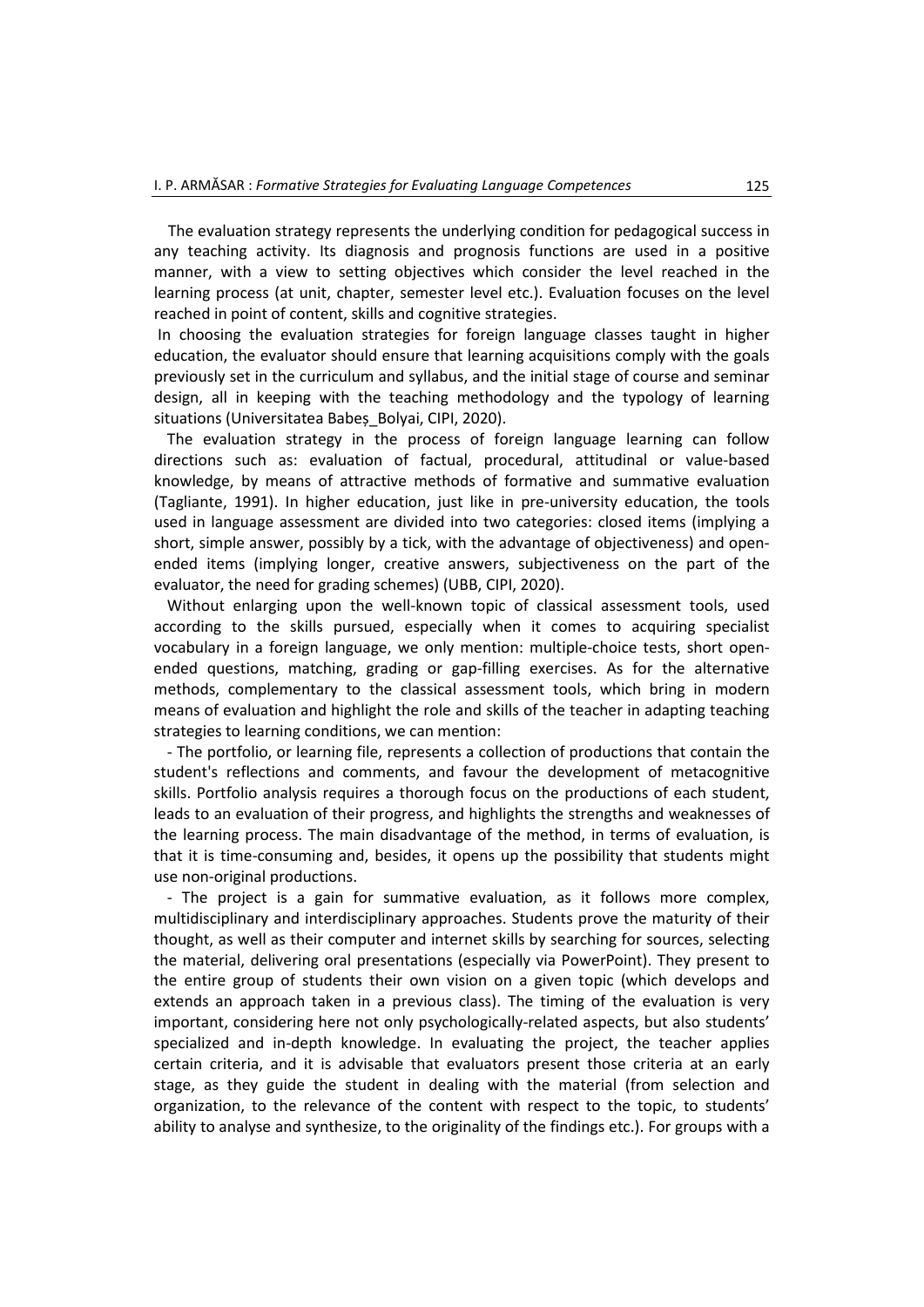large number of students, this evaluation strategy has the disadvantage of being time-consuming (reducing the time span allotted to the teaching process). Moreover, it requires classrooms with internet access and equipped with video projectors. The major advantage, however, is that discussions and group comments on the project presented add value to the foreign language class (students prove abilities complementary to language skills, group cohesion is built through interaction, working atmosphere is lively etc.).

- Carrying out group-work or group projects brings the great benefit of consolidating teamwork and team spirit, but at the same time it is difficult for the teacher to evaluate the contribution of each individual member of the group separately. The advantage of this assessment technique is that it is time-saving.

- Computer-aided evaluation lacks subjectiveness (compared to traditional evaluation methods) and the evaluator's emotional implication. It is a method appreciated by students precisely because the result is immediate and objective; in addition, they can self-assess in the process of independent learning, benefiting from feedback, so necessary in checking their progress effectively. The advantage of this method is the time saved and the low effort on the part of the evaluator, who can reinvest the time gained from the course. However, immediate feedback can bring along certain disadvantages, such as: reduction of communication acts, simplification and restriction of areas of interest, effective focus only on some aspects of the foreign language teaching/learning process.

- Interactive methods (debates, competitions). For example, Kahoot is a learning and quiz game platform which can be used by both the evaluating teacher and the students presenting their project and wanting to check the degree to which the audience has understood their presentation. Using the game library or inventing a game based on the structure already given, the students create their own quiz in which the roles change: the evaluator becomes the evaluated, by actively participating in the quiz, as a competitor. This game stimulates the process of evaluation, brings concentration, as well as good mood to the whole group of participants, and helps students focus on the most important information.

- Quiz questions can take various forms, such as: multiple-choice questions, gap-filling questions, short open-ended questions, and can vary from student to student.

In choosing one evaluation strategy or another, be it traditional or developed through competitive, modern methods, the evaluator must always take into account the objectives of the language course: namely, the students' acquisition of both language skills and pertinent abilities to use them in real-life contexts.

#### **3. Technology-based Assessment**

The Covid-19 pandemic has created an unprecedented situation in all educational structures, teachers, students, and parents alike adapting themselves on the go to a system already imperfect. In terms of academic education, things have run more smoothly, as technical facilities and knowledge, platforms already in use and educators trained in online teaching have combined in providing the proper setting for course and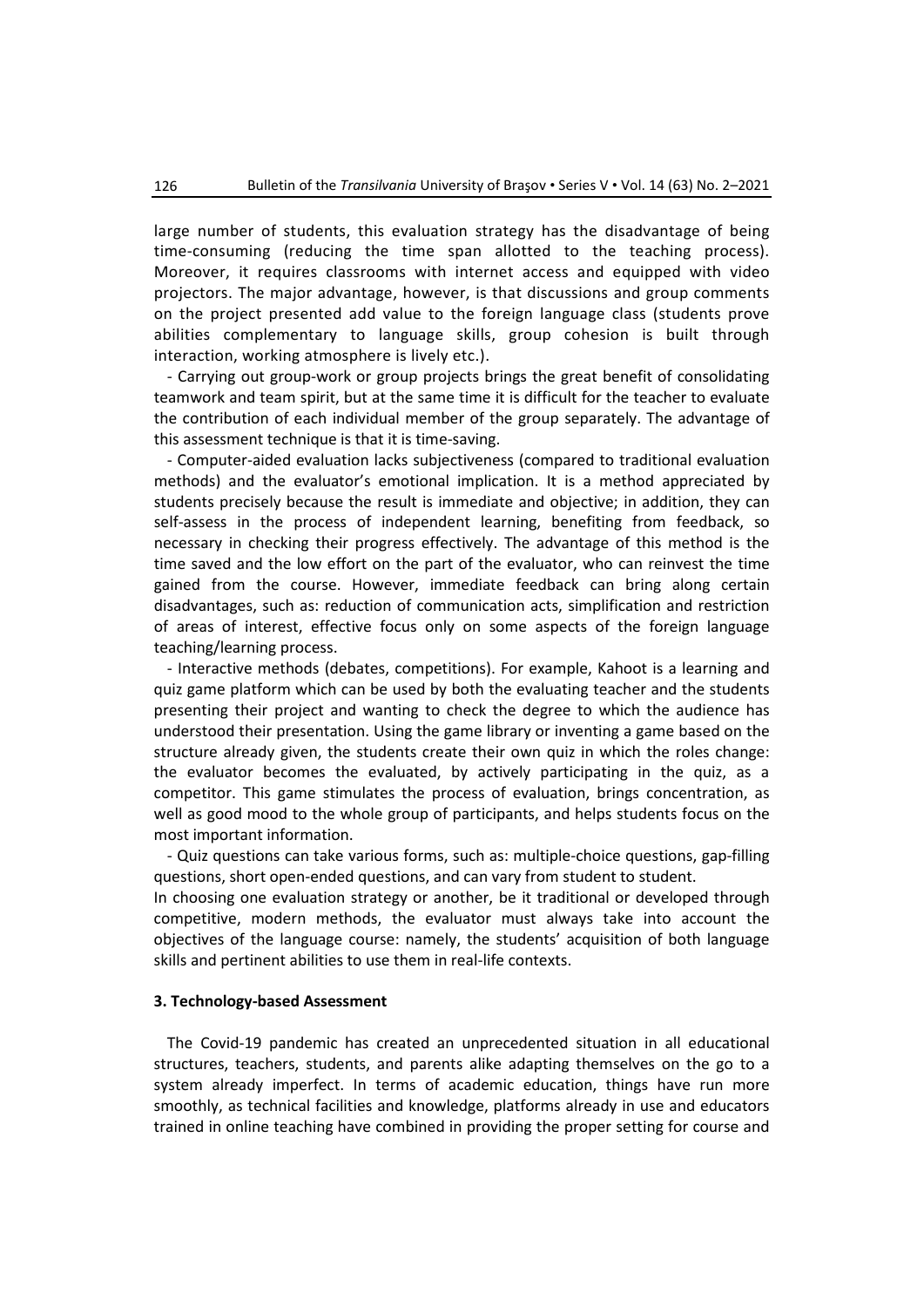seminar activities (with particular shortcomings in the case of laboratory work and practice). If the evaluation strategies for the face-to-face education system are generally established with the preparation of each course activities, the strategies for online teaching have been developed along the way, based on the 'hands-on' principle.

At this moment, the new teaching and learning experience allows stakeholders to become aware of and capitalize on a series of advantages and opportunities triggered by the very presence of the electronic environment and tools:

- 
- time and cost saving<br>an increased number of options and a greater freedom with respect to the evaluation schedule and venue<br>- centralised sharing of tests/ assignments<br>- transparency of the evaluation procedure (the procedures set by the teacher and
- 
- the extent to which students comply with these procedures)<br>possibility to easily store answers and to access them whenever needed<br>possibility to audio and video record the evaluation process<br>decreased risk of being mistake
- 
- 
- provided<br>possibility to optimize and provide personalized and constructive feedback
- (throughout the term, by scoring students or by providing explanations), possibility for students to formatively capitalize on the feedback received, by re-
- taking and reviewing answers in light of the teacher's comments<br>possibility to track progress by including a wider range of items and by evaluating
- more diverse learning outcomes (open-ended items, such as subjective items or projects)
- first-hand access to authentic materials (primary information sources, data bases, scientific articles, documentaries, interviews, TV programmes, advertisements etc.) (Universitatea Babeș Bolyai, CIPI, 2020).

Apart from the benefits of a technology-based evaluation system, one should also emphasize an underlying condition, i.e. the need for the quick development of both teachers' and students' digital competences, as well as the reconsideration or development of teachers' psycho-pedagogical and didactic competences.

There are risks that should be reduced or overcome in this context: the risk of cheating in the exam, technical problems that can occur during the exam, the teacher's and students' exposure, as the evaluation operation can be recorded and subsequently manipulated or altered, the increased risk of conflict caused by the transparency of the evaluation procedure which can be interpreted in various ways, cyber-bullying (can be conducive to students' limiting or even renouncing online interventions), the weak management of the students' group and certain difficulties triggered by the limited invigilation possibilities during the exam.

The genuine academic evaluation can be ensured by focusing the evaluation strategy on the degree to which students are able to use knowledge in a real or realistic context. This evaluation strategy supposes the formulation of open-ended learning and evaluation items (which allow several approaches, solutions, forms), the evaluation tasks involving higher-order thinking (critical, reflexive, creative thinking),